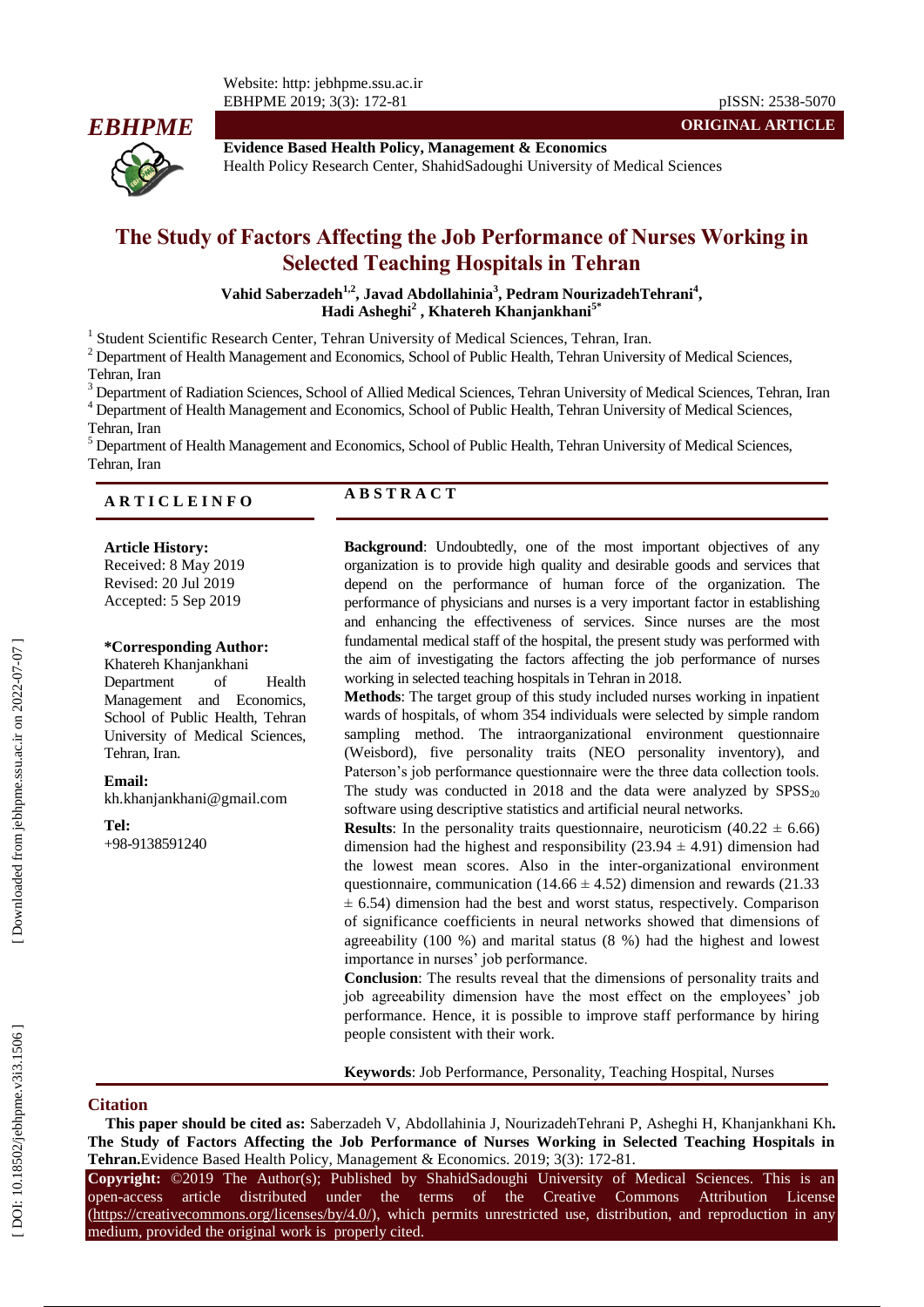## **Introduction**

ach organization is formed to meet specific Each organization is formed to meet specific<br>meeds and predetermined goals. One of the most important objectives of any organization is to provide high quality and desirable goods and services that depends on the performance of human force of the organization (1). Like other organizations, health organizations also require professional and knowledge -based staff (2) aiming at providing and enhancing the health of individuals in the community (3). In such organizations, in order to ensure the quality of the provided product and service, performance evaluation is performed to improve and enhance the quality of performance (4 , 5). Performance has various definitions, and each of the experts has referred to specific aspects of it. Armstrong (6) names it the achievement of goals whose quantity and quality are predetermined. Oxford English Dictionary defines performance as "to act, to apply, to do every regular or committed thing". Moreover, Bramach (7) believes that performance consists of behavior and outcomes. From his viewpoint, "performance means behaviors and outcomes; behaviors originate from an agent , transforming the performance from thought to action. " According to different studies, there are many factors affecting the performance of employees in an organization, including two factors of the intraorganizational environment and personality traits with the most effective role (8-11).

The assessment of the intraorganizational environment investigates the current conditions of the organization, an important tool for managing organizations today (12). Analyzing factors affecting the intraorganizational environment is one of the priorities of managers and staff to achieve the objectives of the organization and identifying them as well as the quality of their interaction with each other, besides external factors, provide the organization with the ability to compete and accelerate growth and lead to the future change of the organization (13-15). In the assessment of intraorganizational environment, managers use conceptual models and applied research methods to address the status of an

organization and discover ways to solve problems, deal with challenges, or improve performance (16).According to various studies, it hasbeendetermined that challenging and rich work environments, as well as environments increasing employee enthusiasm, may play an effective role in enhancing employees' performance (11, 17). In the study by NasiriValikBani and Sepahvand, (18) it was determined that there was a positive and significant relationship between the organizational identity and safety leadership style and the employees ' job performance. Among the dimensions of safety leadership style, the components of acceptance and the use of intrinsic motivations had the most effect on the prediction of employees' job performance. In the study by Khanjankhani et al (1) intraorganizational factors including targeting and helpful mechanisms had the most and leadership and communication had the least effect on employees ' job performance. Another study revealed that as an intraorganizational factor, organizational conflict has a negative and significant effect on organizational performance (19). On the other hand, many studies showed that there is a significant relationship between personality traits and job performance (2 0 -25). According to the conducted studies, individual, social and demographic variables, personality and psychological traits, development motivation, level of education, human and social capital, specialized knowledge and skills, learning capacity, managing relationships with key persons in the organizational network, socialization and trustworthiness are all positively correlated with job performance. Moreover, organizational characteristics such as type of work, development strategies, size of organization, organizational commitment and leaving the organization are from other factors affecting job success and performance (26-30). In the study by Sheikh Shabani (31) o n the role of personality traits in performance, it was revealed that neuroticism had a negative correlation with job performance and extraversion, while having a positive correlation with responsibility and agreeableness. The results of another study revealed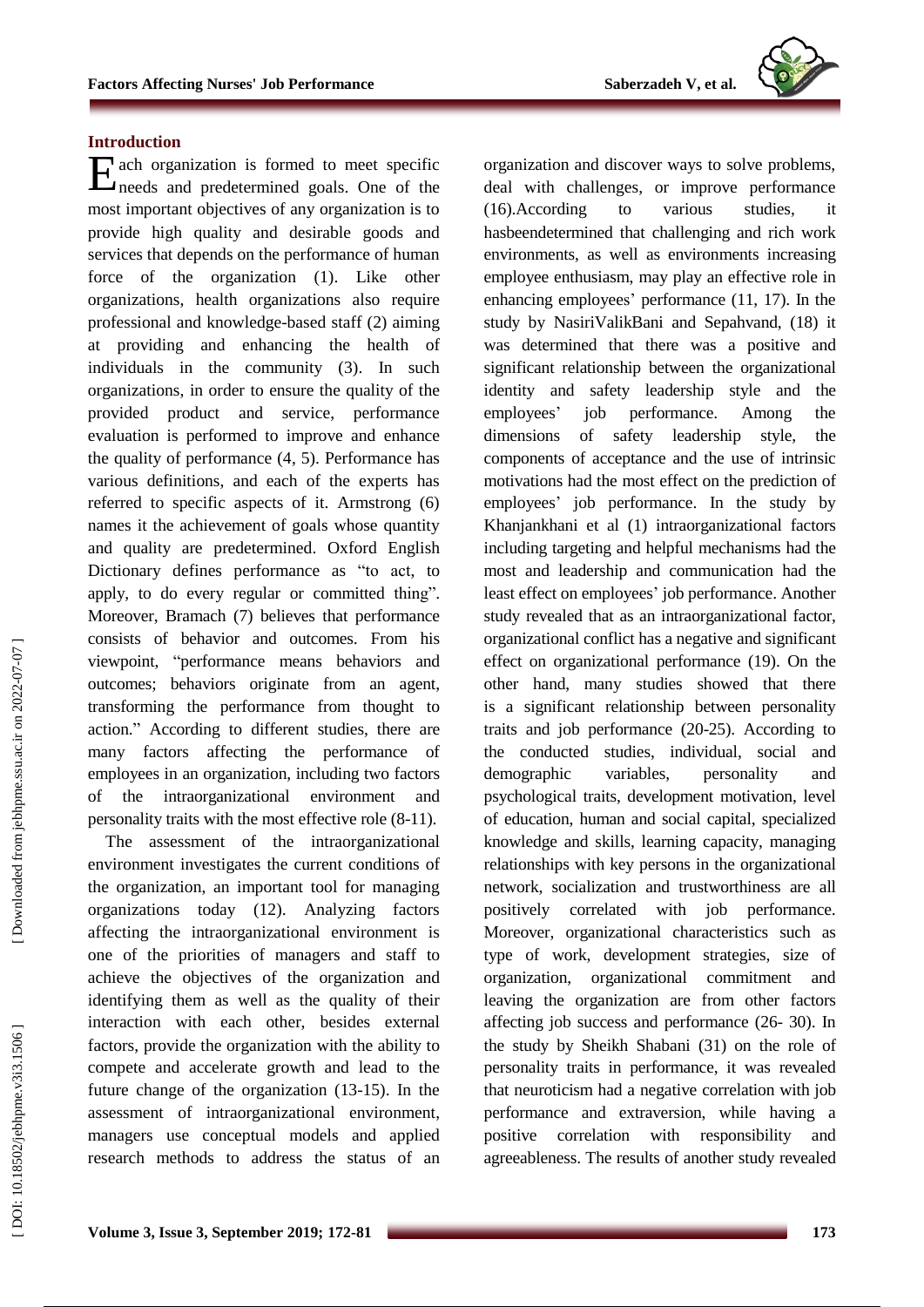

no significant relationship between personality traits and job performance (32). Since nurses are the largest group of hospital treatment staff, this study was aimed at investigating the factors affecting job performance of nurses working in selected teaching hospitals in Tehran.

## **Materials and Method s**

This is an analytical cross -sectional study carried out to investigate the importance of factors affecting the job performance of nurses working in selected teaching hospitals in Tehran in 2018. The statistical population of this study included nurses working in inpatient wards of educational hospitals (Imam Khomeini, Cancer, Pediatric Medical Center, Shariati, Amir A 'lam, Bahrami, Baharloo, Roozbeh, Razi, Arash, Yas, Sina, Ziyaiyanand Farabi). The inclusion criteria were at least one year of work experience in these hospitals (with the purpose of their familiarity with the internal environment and structure of the hospital). After investigating similar papers (Summers and Casal) (33) as well as considering the population size (4507) and through using Cochran formula, the sample size was estimated 354 and appropriately distributed in different sections of the hospital (considering the number of nurses in each hospital and in each ward). Then simple random sampling method was used for distributing the questionnaires to each hospital and ward. The data were collected in a timeline(September) and the response rate in this study was 100 %. Data were collected using Neo Personality Inventory (five personality traits), Weisbord intraorganizational environment, and Paterson 's performance appraisal that the validity and reliability of all of them were confirmed in various studies (34-36).

The NEO five -personality traits inventory consisted of five dimensions and four questions. The Likert scale was employed to answer these questions. The scores of each domain were calculated and interpreted by summing the scores of questions related to all 12 domain s. For each domain, the score of 12 - 2 4 was considered as low score, 25- 48 as medium score and 49-60 as high score. The psychometric properties of this tool have

been investigated in the research by Haqshenas. The alpha coefficients calculated for the dimensions of this questionnaire were 0.81 for neuroticism, 0.71 for extroversion, 0.57 for extraversion, 0.71 for agreeability and 0.83 for responsibility. The test retest reliability was validated over a six -month period and varied from 0.53 to 0.76 for the questionnaire's dimensions, which was statistically acceptable (37).

The Weisbord interorganizational environment questionnaire contains seven dimensions. The questionnaire was scored based on a Likert scale ranging from 1 to 7 (strongly disagree to strongly disagree). In their study, Dar vish et al. (35) confirmed the validity of this questionnaire and obtained its reliability of0.89 using Cronbach 's alpha. A score of 20 in the questionnaire was a neutral score, a score of less than 20 indicate d strength, and a score of more than 20 indicated weakness in the relevant variable.

The Paterson Job Performance Questionnaire has four questions. The five -item Likert scale was used to score the questionnaire. This questionnaire was transformed into a self-assessment questionnaire with minor modifications and translated by Arsh adi and Shekarshekan (quoted from Aslanpour Jokandan et al.)(36). A score of 1 5 -35 is considered as low, 36 -55 is average and 56 -75 is considered high. Aslanpouret al. (36) obtained the reliability of this questionnaire 0.86 and 0.79, respectively through using Cronbach 's alpha and split -half method. Furthermore, the validity of this tool was obtained by correlating with a researcher -made general question  $r = 0.61$  at the significance level of 0.001 (36). Demographic characteristics were asked in a questionnaire separate from the sample. Finally, the data were analyzed using SPSS 20 software and descriptive statistics as well as artificial neural networks (to extract rank). Artificial neural networks are one of the advanced data mining techniques that can approximate any continuous dependency between input and output even if a relationship is nonlinear (38 ,39). Estimation of functions, prediction, pattern recognition, control, optimization etc. are among the capabilities of these networks (40). The artificial neural network (ANN)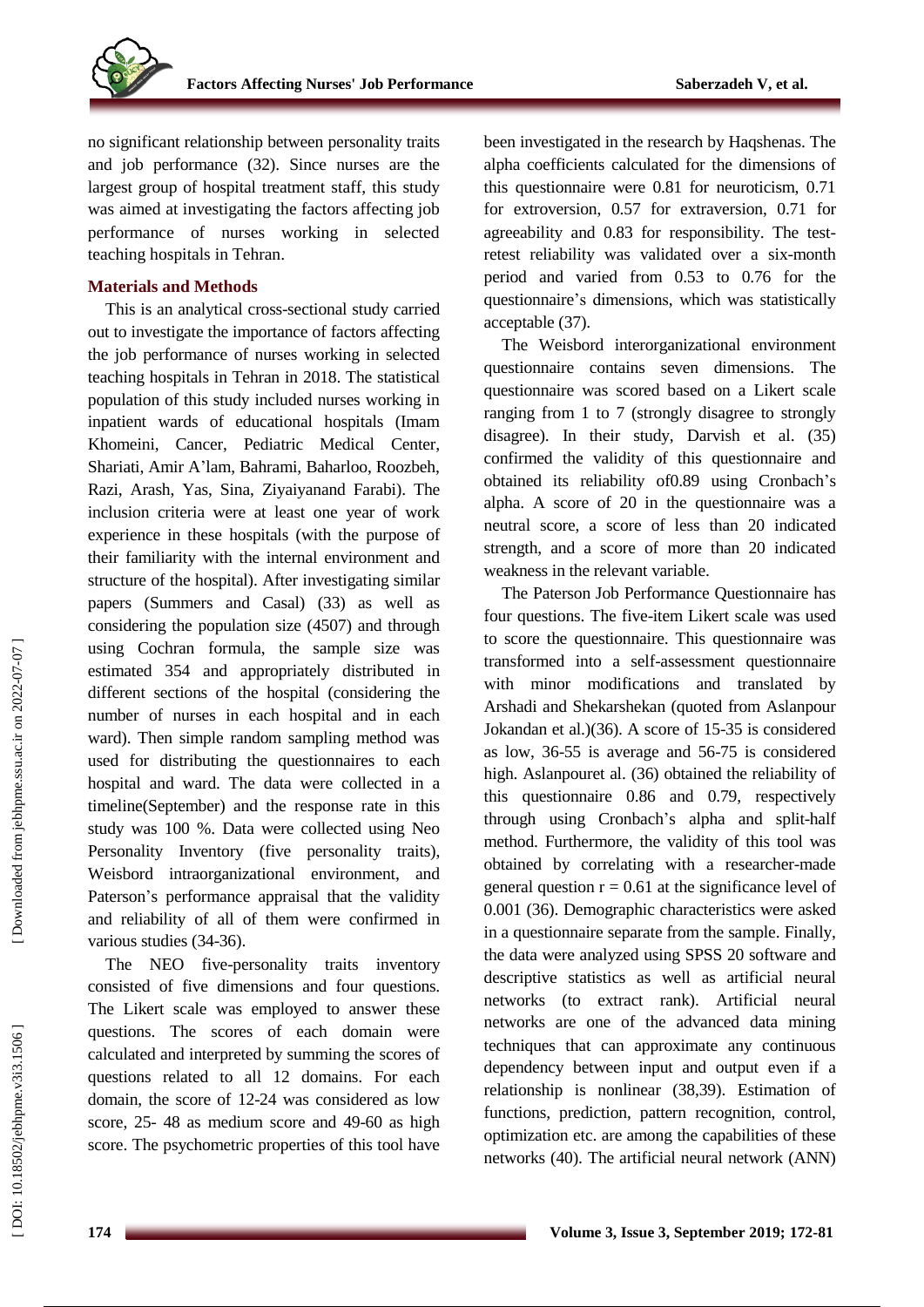

consists of three layers of input layer (information delivery), hidden layer (input processing based on the communication weight between them), and output layer (extracting significance coefficients and ranking inputs according to the hidden layer's activity) (40 , 41). Multilayer perceptron neural network, which is one of the most powerful ANN models, was used in this study. Given the output variable, the multilayer perceptron neural network assigns one percent of the coefficient of significance to each input variable, in a range from zero percent (meaning completely unimportant) to 100 percent (meaning completely significant). These coefficients help the researcher prioritize the dimensions. Fig.1 represents the conceptual model of the neural network for this study. As observed in the figure, the dimensions of demographic characteristics, as well as the dimensions and total score of the questionnaire of personality traits and intraorganizational environment are considered as the model inputs and the total score of job performance questionnaires as model outpu t. Obtaining the consent of subjects to participate in the study consciously, avoiding coercion, threats, lure and seduction, and disclosing information to the subjects, while preserving confidentiality were among the ethical considerations of this study .

This paper is the result of a research plan approved by Tehran University of Medical Sciences and Health Services under the code of ethics IR.TUMS.VCR.REC.1397.243 .

### **Result s**

Among the studied nurses, the two groups aged 31 -40 and fewer than 30 respectively had the highest and lowest frequencies among the age groups (41.9 % vs. 19.7 %). In terms of the employment type, the formal employees with 68.7 % and the contractual employees with 4.3 % had the highest and lowest percentages of the types of employment, respectively.  $85.8\%$  of respondents had BA education degree, 13.1 % had MA education degree and 0.9 % had high school diploma and Associate degree. 92.3 % of the respondents were women and 7.7 % were men. 70.7 % of them were married .

Table 1 represents the mean score and standard deviation of dimensions of the intraorganizational environment assessment. Among the studied dimensions in the intraorganizational environment, two dimensions of communication  $(14.66 \pm 4.52)$ and rewards  $(21.33 \pm 6.54)$  respectively had the best and worst status .

Table 2 exhibits the mean score and standard deviation of the dimensions of five personality traits. Among the studied dimensions, neuroticism  $(40.22 \pm 1)$ 6.66) obtained the most and the responsibility (23.94  $\pm$  4.91) obtained the least score. The mean score and standard deviation of job performance in the studied hospitals were reported  $18.36 \pm 5.80$ .

Table 3 presents the weight of demographic characteristics and dimensions of the five traits and intraorganizational environment related to job performance. Given the results , among demographic characteristics, the variables of level of education (53.8 %) and marital status (0.8 %) respectively had the highest and the lowest significance coefficients. Investigation of the results of personality traits revealed that the dimension of agreeability (100 %) and neuroticism (36.7 %) respectively had the highest and the lowest percentage of importance coefficient and ultimately, communication dimensions (63.8 %) and attitudes toward change (28.6 %) respectively obtained the highest and the lowest percentages of importance coefficient in examining the dimensions of the intraorganizational environment.

Fig . 1 illustrates the ranking of the factors affecting the nurses ' job performance in the studied hospitals. This section addresses our question about the rankings of each of the components of personality traits, intraorganizational environment, and demographic characteristics related to job performance. As observed in the chart, dimensions of agreeability (100 %) and marital status (0.8 %) have the highest and the lowest importance on nurses ' job performance, respectively.

Chart 2 exhibits the ranking of total score of factors affecting nurses ' job performance. This section addresses our question about ranking of total score of personality traits, intraorganizational environment, and demographic characteristics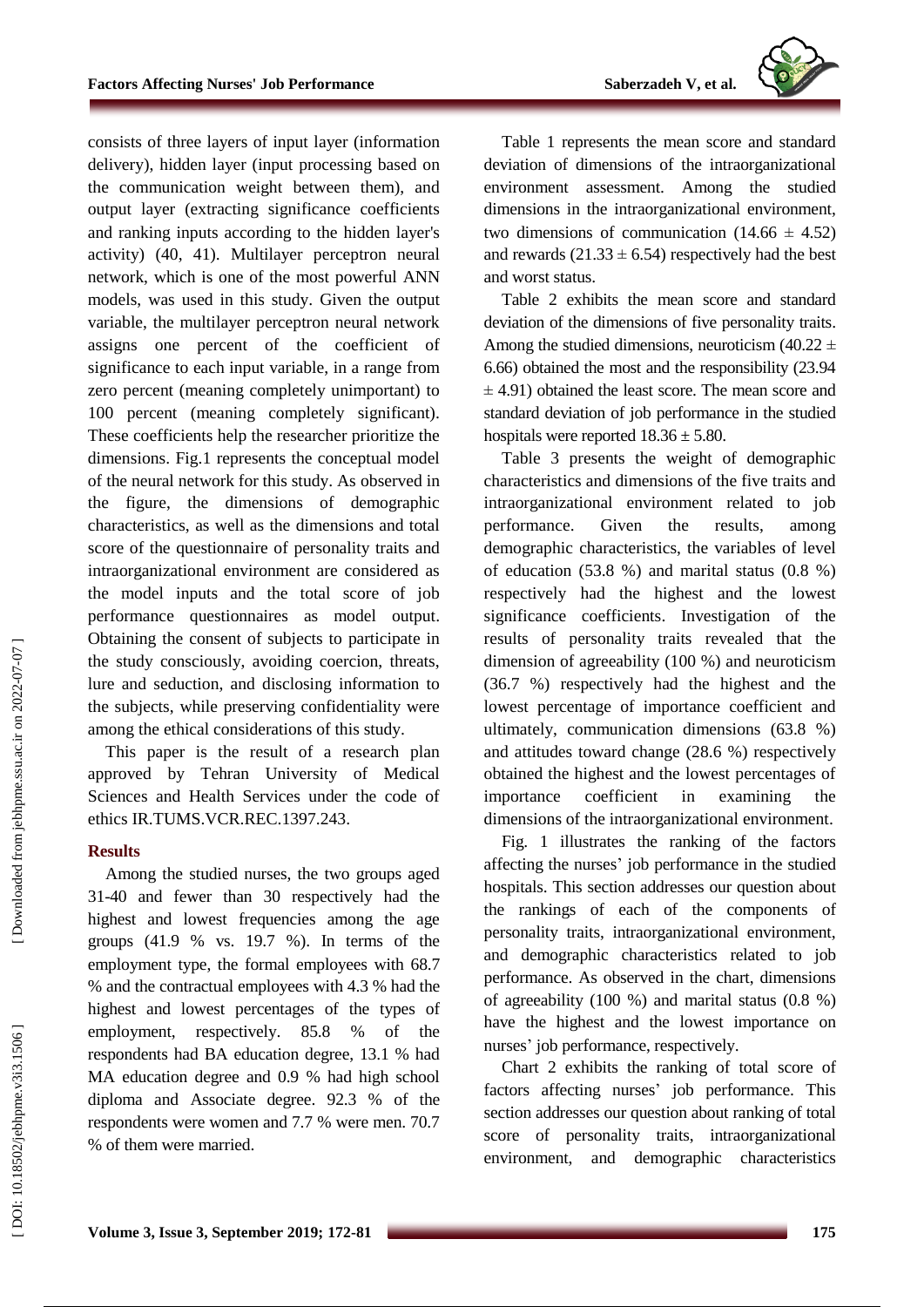versus job performance. As observed in the chart, total score of personality traits and marital status

have the highest and least importance on nurses ' job performance, respectively.



**Figure 1.**Conceptual model of research neural network

**Table 1.** Mean score and standard deviation of the dimensions of the assessment of the intraorganizational environment

| <b>Dimensions</b>       | $Mean \pm SD$    |
|-------------------------|------------------|
| Objective               | $15.60 \pm 5.33$ |
| Structure               | $6.60 \pm 17.63$ |
| Leadership              | $6.25 \pm 16.12$ |
| Communication           | $4.52 \pm 14.66$ |
| Rewards                 | $6.54 \pm 21.33$ |
| Coordination            | $6.10 \pm 17.29$ |
| Attitudes toward change | $5.59 \pm 17.51$ |

**Table 2.** Mean score and standard deviation of the dimensions of the personality traits

| Mean $\pm$ SD    |
|------------------|
| $6.66 \pm 40.22$ |
| $4.98 \pm 30.84$ |
| $4.29 \pm 33.59$ |
| $5.55 \pm 28.05$ |
| $4.91 \pm 23.94$ |
|                  |

**Table 3.** Weight of demographic characteristics and dimensions of five personality traits and intraorganizational environment in relation to job performance

| <b>Variable</b>                    | <b>Dimension</b>        | Weight  |
|------------------------------------|-------------------------|---------|
|                                    | Age                     | 41.9%   |
| Demographic Characteristics        | Employment type         | 45.1 %  |
|                                    | Level of education      | 53.8%   |
|                                    | Working ward            | 10.2 %  |
|                                    | Gender                  | 49.1 %  |
|                                    | Work experience         | 46.8%   |
|                                    | Marital status          | 8.0%    |
| <b>Five Personal Traits</b>        | Neuroticism             | 36.7 %  |
|                                    | Extroversion            | 67.2 %  |
|                                    | Flexibility             | 63.6 %  |
|                                    | Agreeability            | 100.0 % |
|                                    | Responsibility          | 38.6 %  |
| Intraorganizational<br>Environment | Objective               | 37.6 %  |
|                                    | Structure               | 44.3 %  |
|                                    | Leadership              | 37.5 %  |
|                                    | Communication           | 63.8%   |
|                                    | Rewards                 | 60.0 %  |
|                                    | Coordination            | 31.2 %  |
|                                    | Attitudes toward change | 28.6 %  |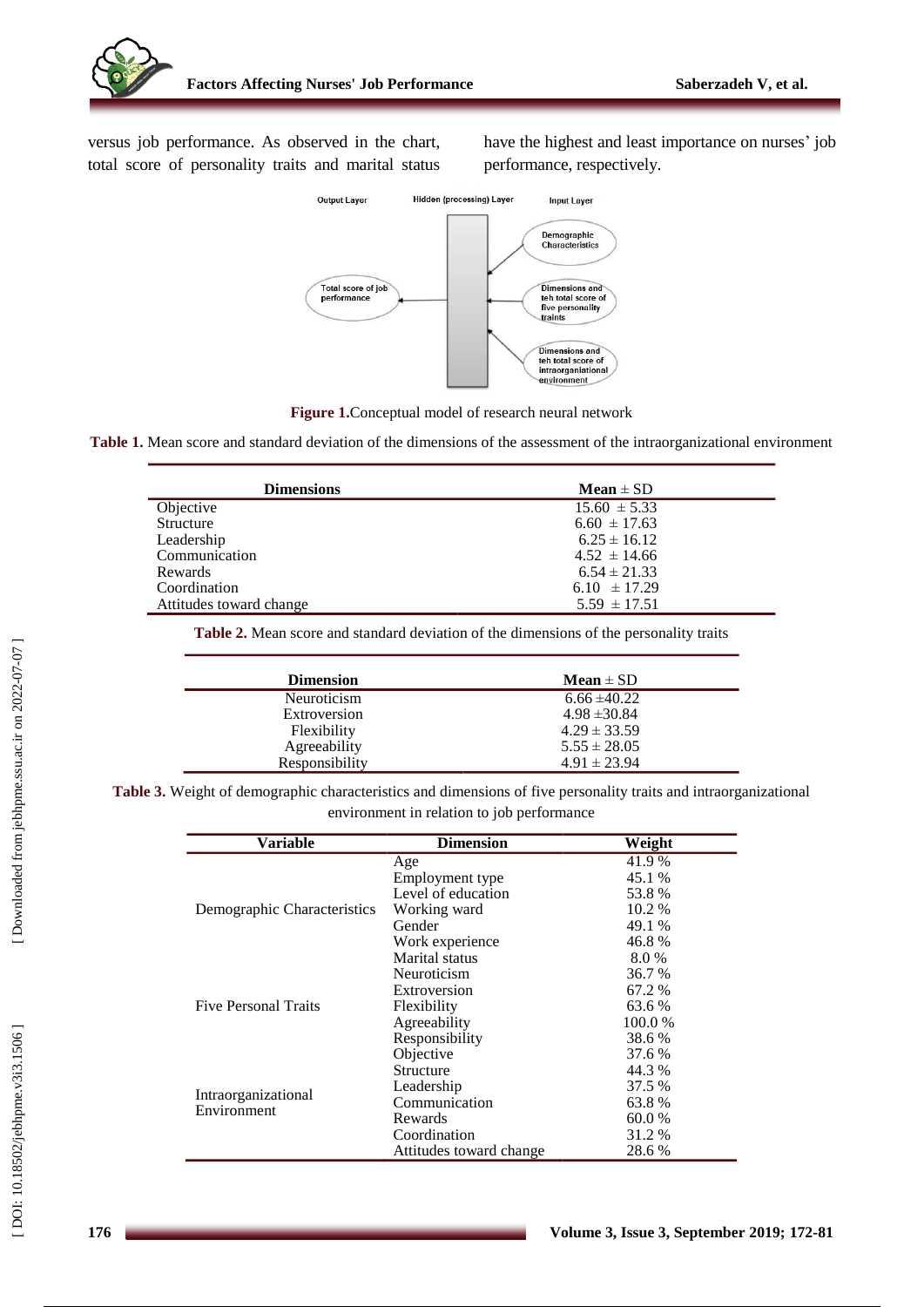



**Chart 1.** Ranking of factors affecting nurses' job performance





**Chart 2.** Ranking of total score of factors affecting nurses' job performance

#### **Discussion**

As a major factor in people's lives, health is in close relationship with health organizations. Hospitals, as the largest part of the health system in providing health and treatment services, have to provide high quality required services. Furthermore, the services provided in organizations are directly related to the job performance of their employees. Nurses' performance as an important and essential part in the provision of health services in hospitals is of great importance. Employees' performance is associated with a variety of factors, most notably the intraorganizational environment as well as personality traits. Hence, the present study was aimed at investigating the importance of factors affecting the job performance of nurses working in selected teaching hospitals in Tehran in 2018 .

The results of this study reveal that among demographic characteristics, the variables of level of education and marital status respectively had the highest and least importance (effect) in nurses ' job performance. In addition, among the dimensions of the intraorganizational environment, the dimensions of communication and attitudes toward change respectively are the most and least important factors affecting nurses ' job performance, and the communication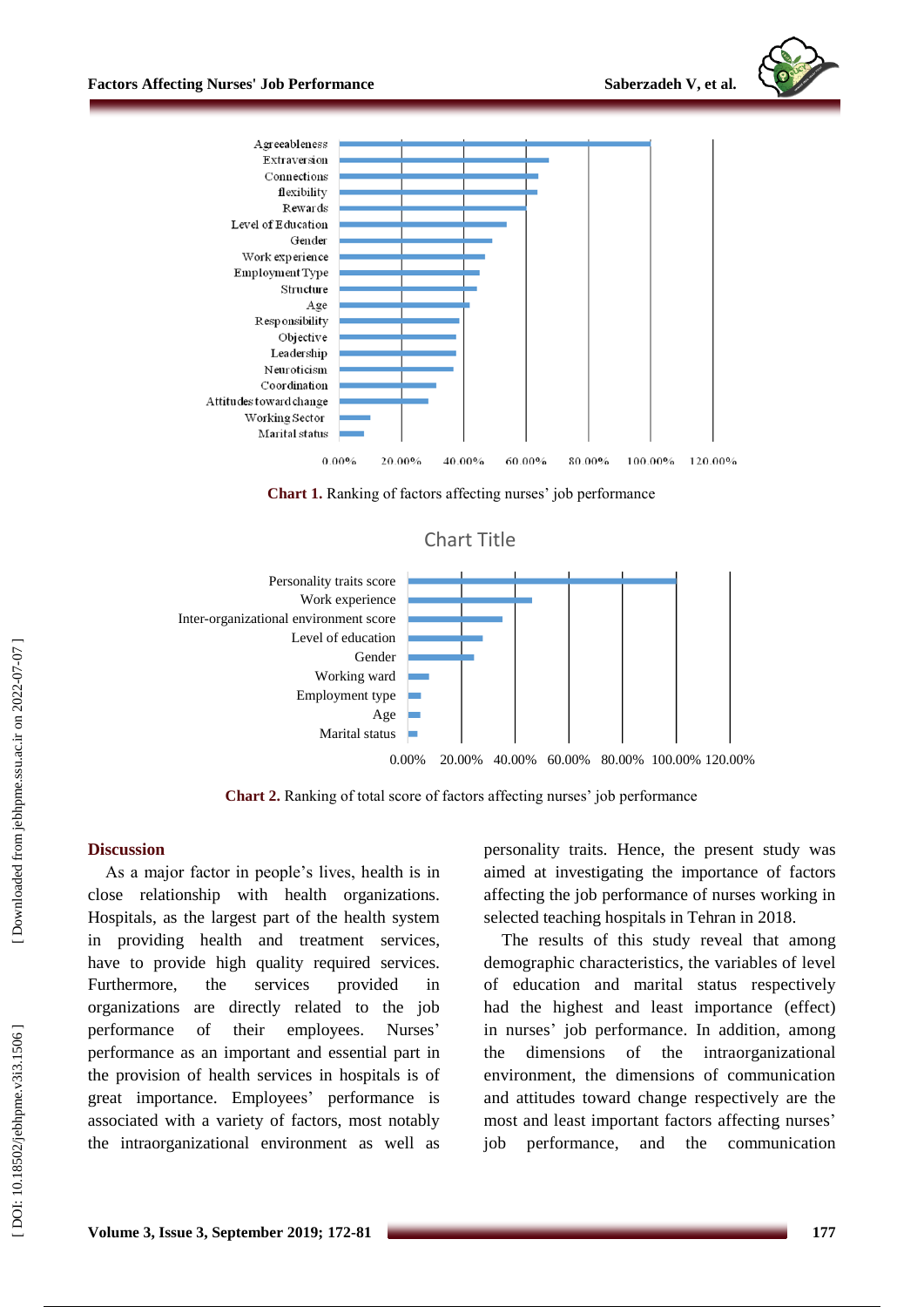dimensionhas the best status. Investigation of dimensions personality traits indicated that the dimension s of agreeability and neuroticism respectively had the highest and lowesteffecton nurses ' job performance with the highest mean score related to neuroticism. Comparing all dimensions of variables used in the study showed that the dimension s of agreeability and marital status respectively had the highest and the lowest importance in nurses ' job performance. Furthermore, by comparing the studied variables including personality traits, intraorganizational environment and demographic characteristics, it was recognized that the variable of personality traits are more important in nurses ' job performance. In this study, the personality traits inventory was used thatdue to the complexity of some of the questions for nurses, the researcher was required to be present for some explanations about the questionnaire. In addition, some nurses did not fully complete the demographic information part of their questionnaire that the questionnaires were completed after re -referring of the researcher and providing information and assuring them of data confidentiality.

Different studies have examined the job performance and factors affecting it. For instance, a study concluded that emotional commitment had a significant effect on nursing staff's job performance (42). Another study revealed that transformational and entrepreneurial leadership styles significantly affected the job performance (43). Moreover, working pressure significantly affectsthe nurses ' job performance (44). Another study considers organizational design a factor affecting job performance (45). The organization has to communicate with its staff to advance its goals and activities. Barati et al. (46) consider communication essential for hospitals. Moreover, Sole ymaniNejad et al. (47) have shown that by improving the relationships between managers and employees, their organizational performance would be improved. The communication dimension in the studied hospitals was better than other dimensions of the intraorganizational environment, indicating the openness of

communication channels as well as clarity of communication pathways, affecting the achievement of hospital goals. In the study of Dar vish (35) and Habibipour (48), it was revealed that targeting and setting the objectives of the organization would enhance the job motivation and performance of the organization 's employees. For greater success, organizations may align their goals and that of their employees in the same way that will improve the performance of those present in the organization. In addition, the studied hospitals had relatively good status in the target dimension, showingthe well -definedgoals in these organizations and the alignment of staff with the goals of the organization. Personality is one of the most important factors in predicting job performance, since personality determines individual's attitude toward a job and the way that the person responds to job requirements. Najari et al. (49) specified that there was a significant relationship between personality type and nurses ' internal and external job success. Bazo l et al.(50) showed that extroverted and neurotic personality traits predicted the job performance of the European senior executives. Consequently, all of these studies confirm the important effect of personality traits and types on job performance.

#### **Conclusion**

As the results of this study showed, the total score of personality traits had the highest importance and impact on nurses' job performance, and it is suggested that personality traits should be considered by hospital managers before employment and so that managers can select more suitable individuals for recruitment.

#### **Acknowledgments**

Hereby, the authors acknowledge the collaboration of Student's Scientific Research Center (SSRC) of Tehran University of Medical Sciences in conducting this study.

## **Conflicts of interest s**

The authors declared that they have no conflict of interests.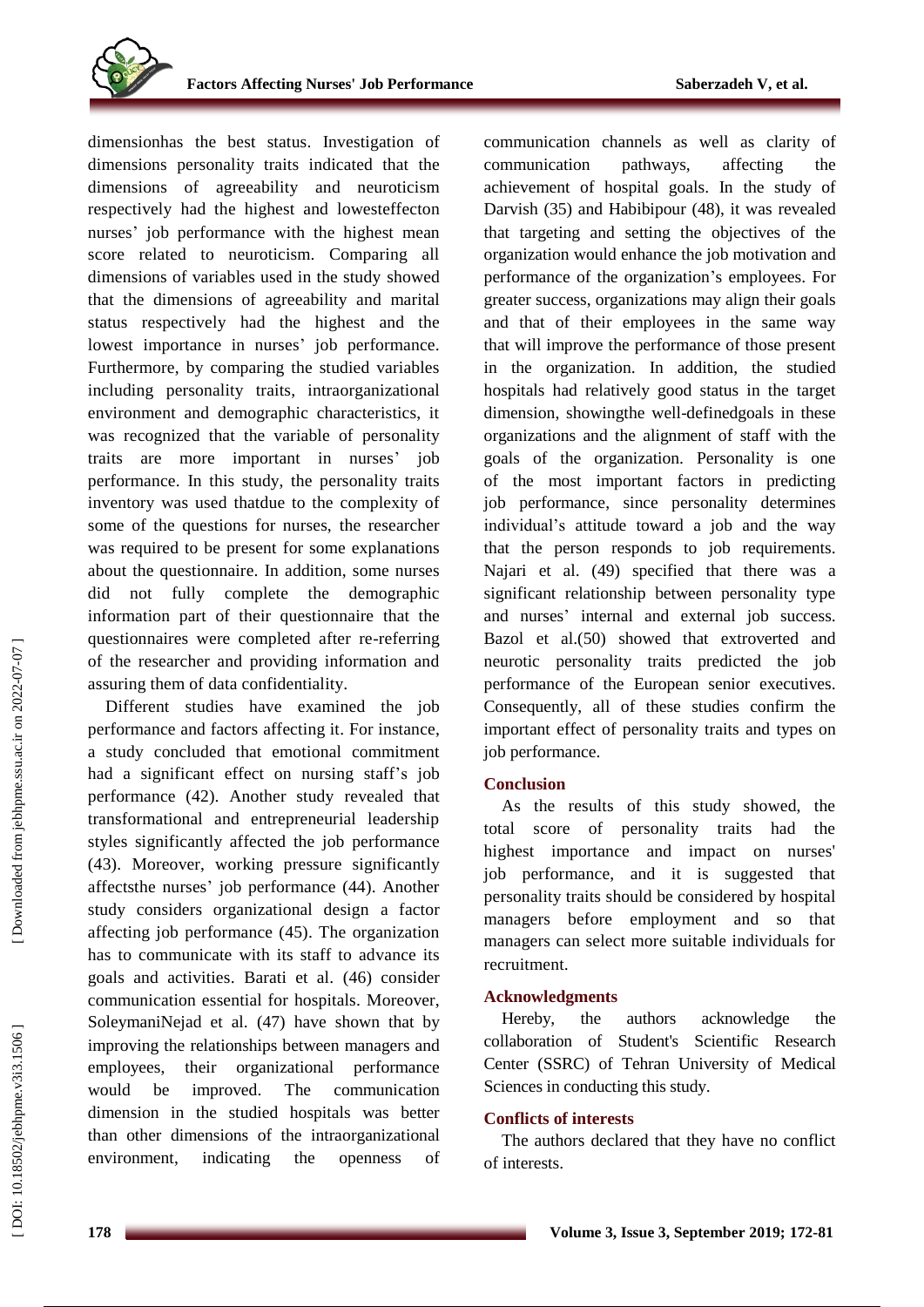#### **Authors' contributions**

Saberzadeh V designed research ; Asheqi H, Abdollahinia J and Nourizadeh P collected data; Khanjankhani Kh analyzed data; Saberzadeh V wrote manuscript ; Khanjankhani Kh had primary

#### **References**

- 1.KhanjankhaniKh, AskariShahi M, Askari R, Shafii M. Evaluate the Dimensions of The Internal Environment and the Five Personality Traits in Nurses'job Performance in an Educational Hospital. The J UrmiaNurs Midwifery Fac. 2018; 16(5): 324 -34. [In Persian]
- 2 .MirghafooriSh, FarhangNejad MA, SadeghiArani Z. Performance Evaluation of Yazd's Health Sector on Applying Knowledge Management Process. Journal of Health Administration. 2010; 13(39): 79 -88. [In Persian]
- 3 .Roudbari M, Sanjarani F, Hosseini S. The patients' satisfaction of the function of Khatam - Al -Anbia emergency department at Zahedan. Zahedan journal of research in medical sciences. 2010; 12(4): 49 -53. [In Persian]
- 4 .EmamzadehGhasemi HS, Vanaky Z, Dehghannayeri N, Salehi T, Salsali M, Faghihzadeh S. Management by Objective Approach in Nursing Performance Appraisal and its Impact on Quality of Nursing Care. Hayat. 2007; 13(3): 5 -15. [In Persian]
- 5 .Nikpeyma N, Abed -Saeedi J, Azargashb E, AlaviMajd H. a Review of Nurses'performance Appraisal in Iran. JHPM . 2014; 3(1): 74 -83. [In Persian]
- 6 .Armstrong M. Performance management: Key strategies and practical guidelines. 2006.
- 7 .Haghighi M, Ahmadi I, RaminMehr H. The Effect of Organizational Justice on employee's Performance. Organizational Culture Management. 2010; 7(20): 79 -101. [In Persian]
- 8 .Sadeghi A, DarziRamandi S, Toroski M, Emami O, HeydariGh, Shahraki H. Viewpoints of the Staff of North Khorasan University of Medical Sciences about the Motivational and Hygiene Factors Affecting Their Performance and Satisfaction. Sadra Medical Sciences Journal. 2017; 2 (2): 111 -21. [In Persian]

responsibility for final content. All authors read and approved the final manuscript.

Contract number of this study is 37787 -61 -01 - 97 dated 2018/7/4.

- 9 .Piriaei S, Arshadi N, Neisi A. The Effect of Organizational Justice on Job Performance, Organizational Commitment and Turnover Intention: Mediating Role of System Trust and Interpersonal Trust. Journal of Psychological Achievements. 2014; 4(2): 69-92.
- 10 . Golbabaei F, Panjali Z, Borhani M, Rahmani A, Afzali M, Asghari M. The effect of environmental factors on job Performance using manual and mental tests. JHSW. 2014; 4(2): 79 - 92. [In Persian]
- 11 . Baharlou M, Mahmoodikia M, Ahmadi C. Investigate Relationship Between Proactive Personality With Job Performance by Mediating Job Crafting And Job Engagement in Employees of Airline Agencies in Tehran. Journal of social psychology (new findings in psychology). 2013; 8(28): 53 -68.
- 12 . Camisón C, Villar -López A. Organizational innovation as an enabler of technological innovation capabilities and firm performance. Journal of Business Research. 2014; 67(1): 2891 - 902.
- 13 . Sousa MF, Corning -Davis B. Management and Leadership: Quality Improvement: Friend or Foe. Journal of Radiology Nursing. 2013; 32(3): 141 -3.
- 14 . Trickett K. The need for management functions within computer -aided design systems. Computer - Aided Design. 1980; 12(2): 84.
- 15 . Van Harten WH, Casparie TF, Fisscher OA. Methodological considerations on the assessment of the implementation of quality management systems.Health policy. 2000; 54(3): 187 -200. PMID: 11154788.
- 16. Weick KE. Diagnosing Organizations: Methods, Models, and Processes.Psyccritiques. 1988; 33(7): 633.
- 17 . Demerouti E, Cropanzano R. From thought to action: Employee work engagement and job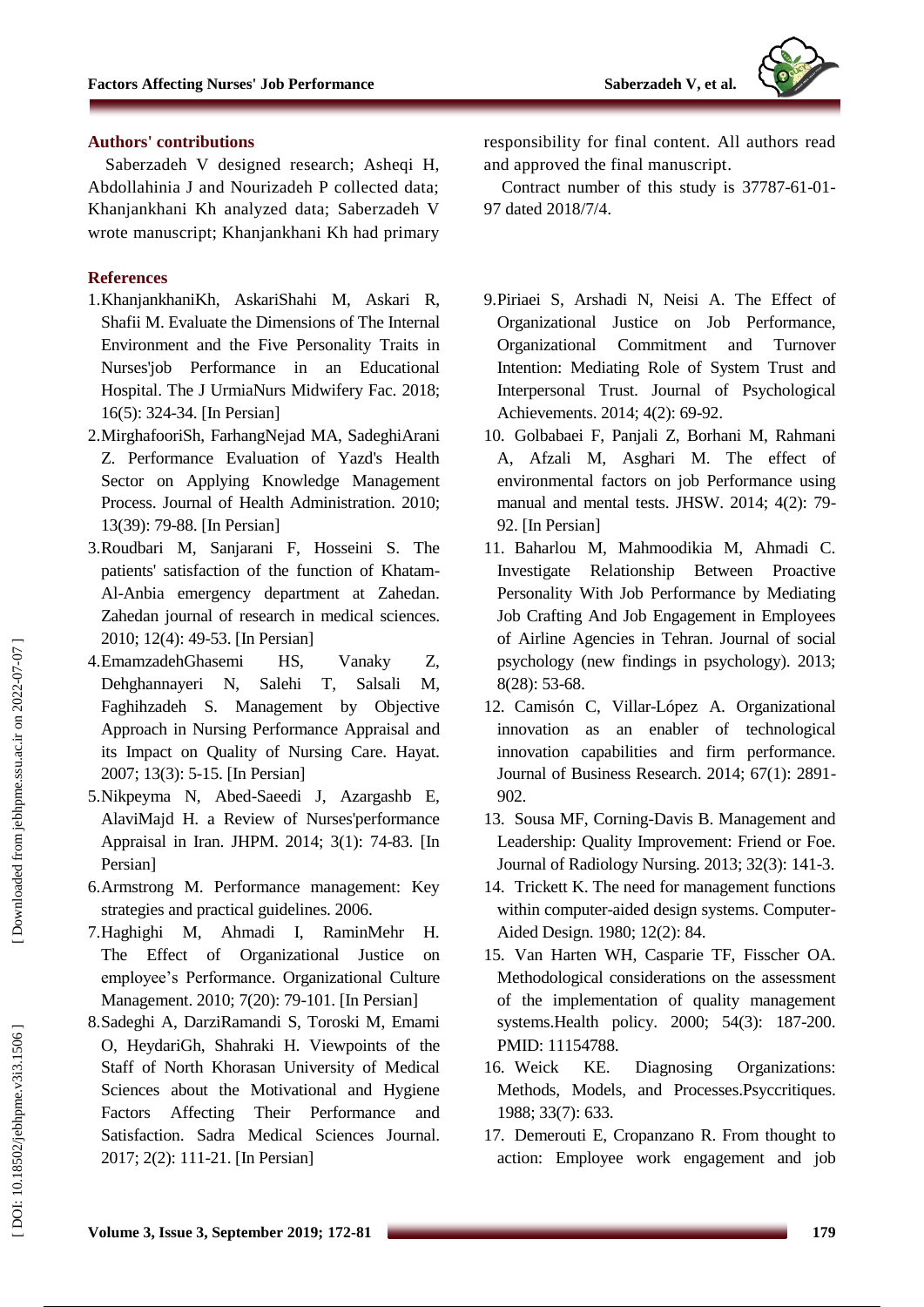performance. Work engagement: A handbook of essential theory and research. 2010;65:147 -63.

- 18 . Sepahvand S, Nasirivalikbani F. An Analysis of Correlation between Organizational Identity and Security-Oriented Leadership Style, and Employees' Job Performance.Journal of Research in Human Resources Management. 2017; 8(4): 237 -62.
- 19 . Ardalan MR, Beheshtirad R. The Mediating Role Of Mental Health In The Relationship Between Organizational Conflict And Organizational Performance Among Private Hospitals Personnel. Quarterly Journal Of Nursing Management. 2017; 6(1): 9 -19. doi: 10.29252/ ijnv.6.1.9. [In Persian]
- 20 . Barrick MR, Mount MK. The Big Five Personality Dimensions and Job Performance: a Meta ‐Analysis. Personnel psychology. 1991; 44(1): 1 -26.
- 21 . Ghasemzadeh A, Abbaszadeh M, Hassani M, Hashemi T. Structural modeling of personality traits on stress and job performance considering the mediating effects of individual accountability. Iran Occupational Health. 2013; 10(2): 54 -64.
- 22 . Samari A, Lalifaz A. The Study of reciprocal relationships of personality characteristics and job stress in work area. The Q uarterly Journal of Fundamentals of Mental Health,. 2004; 6(21 -22): 19 -28.
- 23 . Hejazi Y, Iravani M. The relationship between personality traits and job performance.Journal of Psychology and Education. 2002; 32(2): 171 -89.
- 24 . Askaroghli N, Abedi R. Impact of entrepreneurial personality on employee performance through empowerment mediation. Journal of Entrepreneurship Development. 2013; 6(3): 105 -24.doi: 10.22059/JED.2013.36648. [In Persian]
- 25 . Savari K, Falahi M, Zayerchi N. The relationship between self-efficacy, work engagement and inner motivation with teacher's job performance. Quarterly Research on Educational Leadership and Management. 2017; 3(11): 101 -20. doi: 10.22054/ JRLAT. 2018. 30757. 1362. [In Persian]
- 26 . Ng TWH, Eby LT, Sorensen KL, Feldman DC. Predictors of objective and subjective career success: A meta ‐analysis. Personnel psychology. 2005; 58: 367 -408.
- 27 . Yean TF, Yahya KK. The relationship between career strategies and career success.Ijms. 2008; 15(1): 85 -101.
- 28 . Hurtz GM, Donovan JJ. Personality and job performance: The Big Five revisited. Journal of applied psychology. 2000; 85(6): 869 -79. doi: 10.1037//0021 -9010.85.6.869.
- 29 . Simo P, Enache M, Sallan J, Fernandez V. Analysis of the relation between subjective career success, organizational commitment and the intention to leave the organization. 2010.
- 30. Shafii M, Askari R, Askarishahi M, Khanjankhani K. The Relationship between Nurses' Five Personality Traits and Organizational knowledge with their Job Performance in 2016Case Study: A Trauma Hospital. EBHPME. 2018; 2(1): 51 -60.
- 31 . Hashemi Sheykhshabani S.E. The role of personality traits in predicting police officers' job performance. Journal of Psychological Achievements. 2011; 4 (1): 153 -68. [In Persian]
- 32 . Hejazi Y, Iravani M. relationship between personality traits and job performance. Journal of Psychology and Education. 2002; 32(2).: 171 -89. [In Persian]
- 33 . Somers MJ, Casal JC. Using artificial neural networks to model nonlinearity: The case of the job satisfaction—job performance relationship. Organizational Research Methods. 2009; 12(3): 403 -17.
- 34 . Khosroshahi JB, Abad THN, Abassi NM.The relationship between personality traits, emotional intelligence and happiness among university students.Journal of Kermanshah University of Medical Sciences (J Kermanshah Univ Med Sci). 2012; 16(6): 473 -9.
- 35 . Darvish H, Kermani B, Kolivand P. Internal environmental analysis of KhatamAnbia Hospital based on Weisbord's organizational diagnosis model. The Neuroscience Journal of Shefaye Khatam. 2014; 2(3): 11 -8. doi: 10. 18869/ acadpub. shefa.2.3.11. [In Persian]